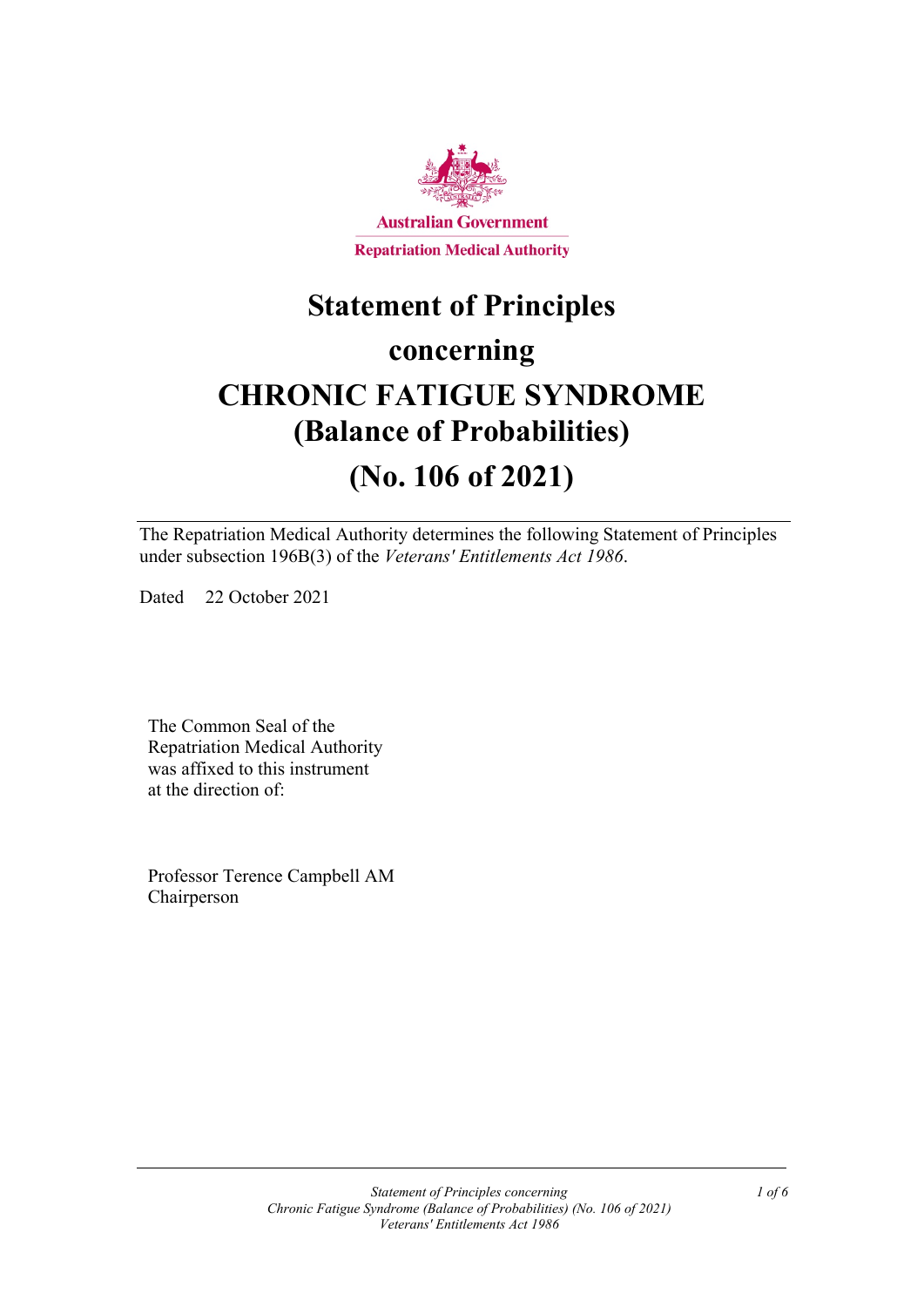### Contents

| $\mathfrak{D}$ |                                                                                  |  |
|----------------|----------------------------------------------------------------------------------|--|
| 3              |                                                                                  |  |
| 4              |                                                                                  |  |
| 5              |                                                                                  |  |
| 6              |                                                                                  |  |
|                | Kind of injury, disease or death to which this Statement of Principles relates 3 |  |
| 8              |                                                                                  |  |
| 9              |                                                                                  |  |
| 10             |                                                                                  |  |
| 11             | Factors referring to an injury or disease covered by another Statement of        |  |
|                |                                                                                  |  |
| $\mathbf{1}$   |                                                                                  |  |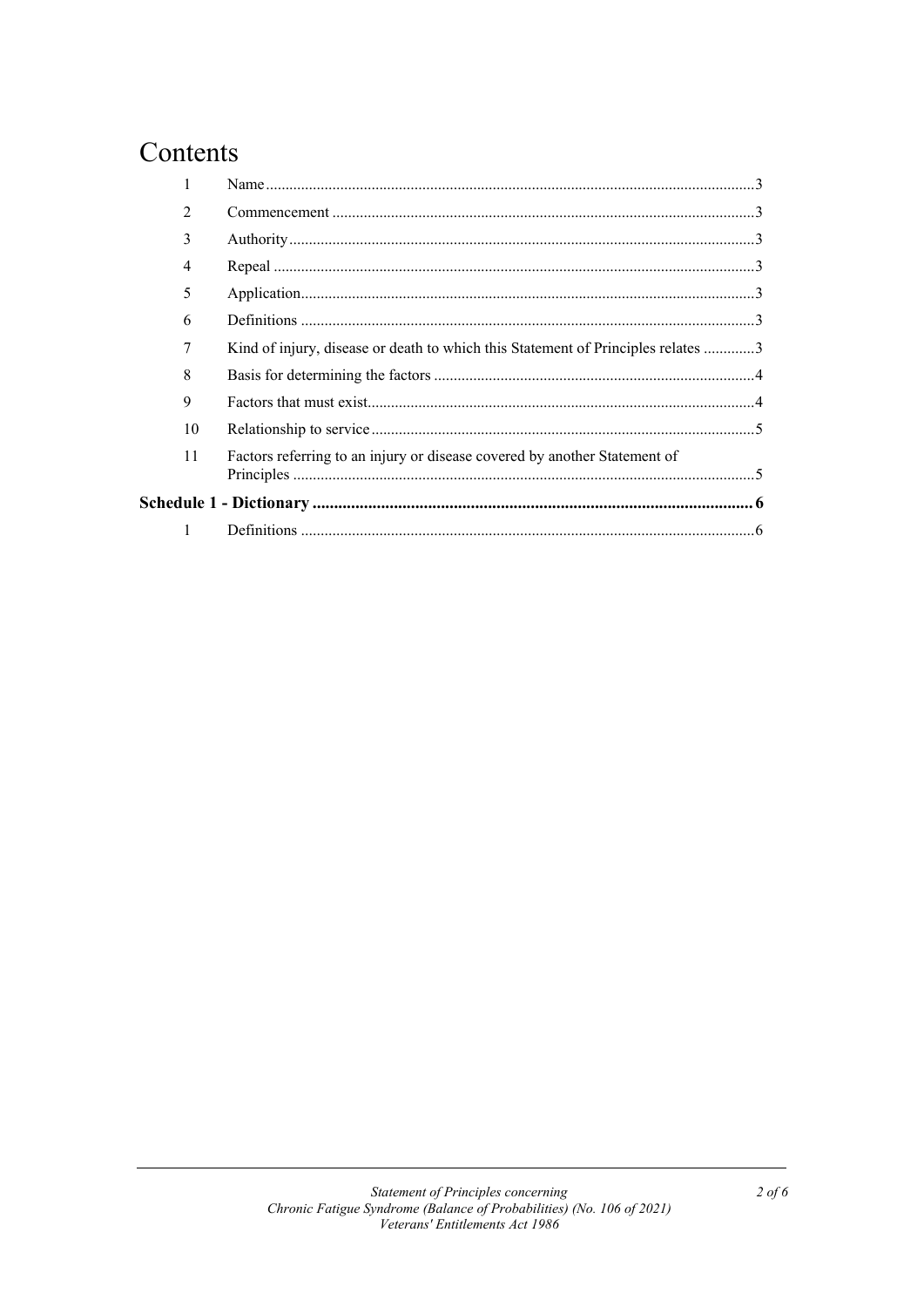#### **1 Name**

This is the Statement of Principles concerning *chronic fatigue syndrome (Balance of Probabilities)* (No. 106 of 2021).

#### **2 Commencement**

This instrument commences on 22 November 2021.

#### **3 Authority**

This instrument is made under subsection 196B(3) of the *Veterans' Entitlements Act 1986*.

#### **4 Repeal**

The Statement of Principles concerning chronic fatigue syndrome No. 12 of 2014 (Federal Register of Legislation No. F2014L00015) made under subsection 196B(3) of the VEA is repealed.

#### **5 Application**

This instrument applies to a claim to which section 120B of the VEA or section 339 of the *Military Rehabilitation and Compensation Act 2004* applies.

#### **6 Definitions**

The terms defined in the Schedule 1 - Dictionary have the meaning given when used in this instrument.

#### **7 Kind of injury, disease or death to which this Statement of Principles relates**

(1) This Statement of Principles is about chronic fatigue syndrome and death from chronic fatigue syndrome.

#### *Meaning of chronic fatigue syndrome*

- (2) For the purposes of this Statement of Principles, chronic fatigue syndrome means a syndrome of intense, prolonged fatigue that meets the following diagnostic criteria:
	- (a) new or definitive onset of severe fatigue that is not improved by bed rest and that may be worsened by physical activity or mental exertion;
	- (b) the fatigue has persisted for at least 6 consecutive months and is not due to ongoing exertion;
	- (c) other mental or physical conditions associated with fatigue have been ruled out by a doctor and by any relevant diagnostic testing;
	- (d) the fatigue significantly interferes with daily activities and work; and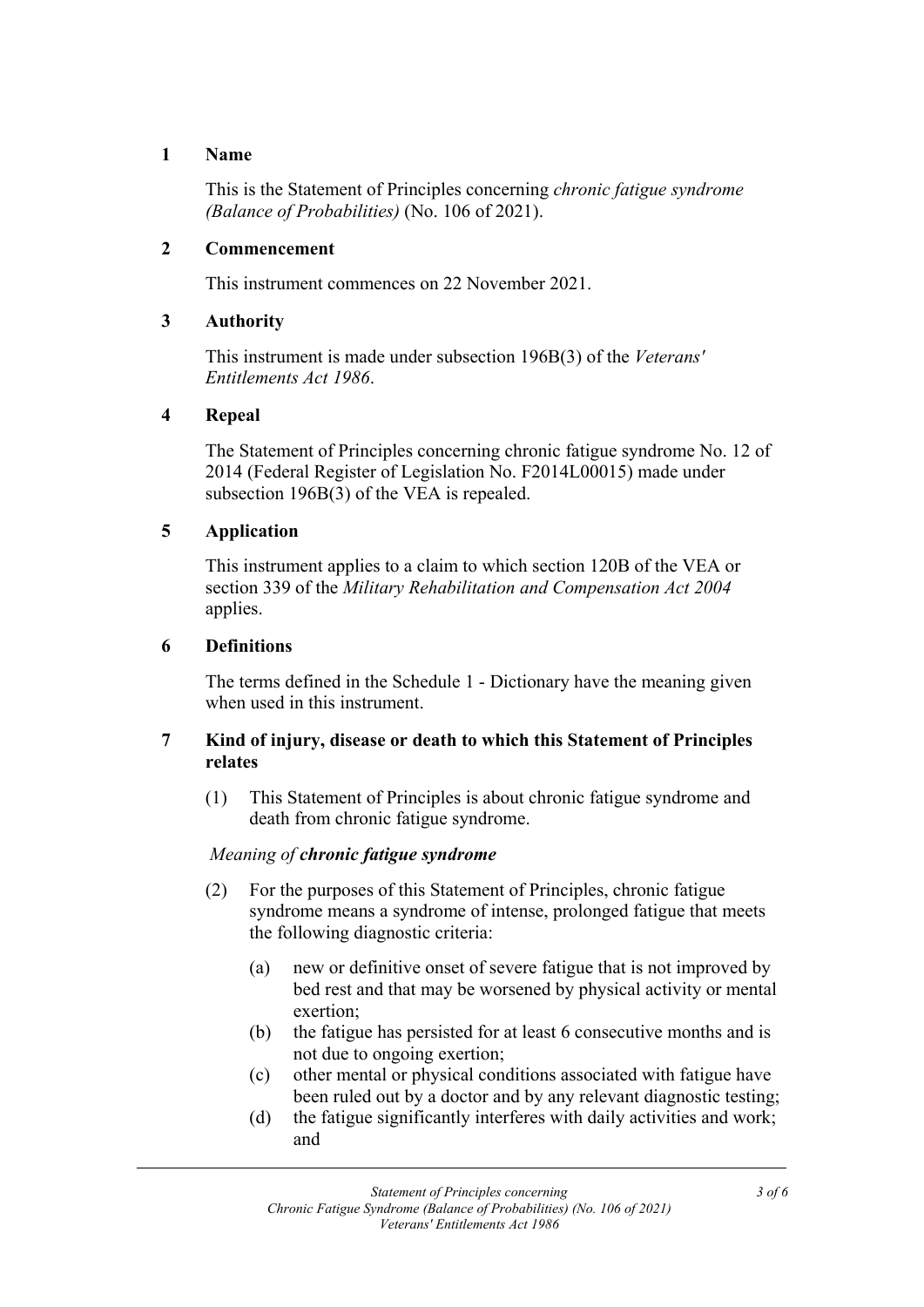- (e) the individual concurrently has 4 or more of the following 8 symptoms:
	- (i) post-exertion malaise lasting more than 24 hours;
	- (ii) unrefreshing sleep;
	- (iii) significant impairment of short-term memory or concentration;
	- (iv) muscle pain;
	- (v) pain in the joints without swelling or redness;
	- (vi) headaches of a new type, pattern, or severity;
	- (vii) tender lymph nodes in the neck or armpit; or
	- (viii) a sore throat that is frequent or recurring.
- Note 1: Any of these additional symptoms should have persisted or recurred during 6 or more consecutive months of illness and they cannot have first appeared before the fatigue.
- Note 2: Other mental and physical conditions that can be associated with severe, chronic fatigue include depressive disorder, bipolar disorder, alcohol use disorder, substance use disorder, schizophrenia, eating disorders, dementia of any type and morbid obesity.

#### *Death from chronic fatigue syndrome*

(3) For the purposes of this Statement of Principles, chronic fatigue syndrome, in relation to a person, includes death from a terminal event or condition that was contributed to by the person's chronic fatigue syndrome.

Note: *terminal event* is defined in the Schedule 1 - Dictionary.

#### **8 Basis for determining the factors**

On the sound medical-scientific evidence available, the Repatriation Medical Authority is of the view that it is more probable than not that chronic fatigue syndrome and death from chronic fatigue syndrome can be related to relevant service rendered by veterans or members of the Forces under the VEA, or members under the MRCA.

Note: *MRCA*, *relevant service* and *VEA* are defined in the Schedule 1 - Dictionary.

#### **9 Factors that must exist**

At least one of the following factors must exist before it can be said that, on the balance of probabilities, chronic fatigue syndrome or death from chronic fatigue syndrome is connected with the circumstances of a person's relevant service:

(1) having an acute infection from the specified list of infections at the time of the clinical onset of chronic fatigue syndrome;

Note: *specified list of infections* is defined in the Schedule 1 - Dictionary.

(2) inability to obtain appropriate clinical management for chronic fatigue syndrome.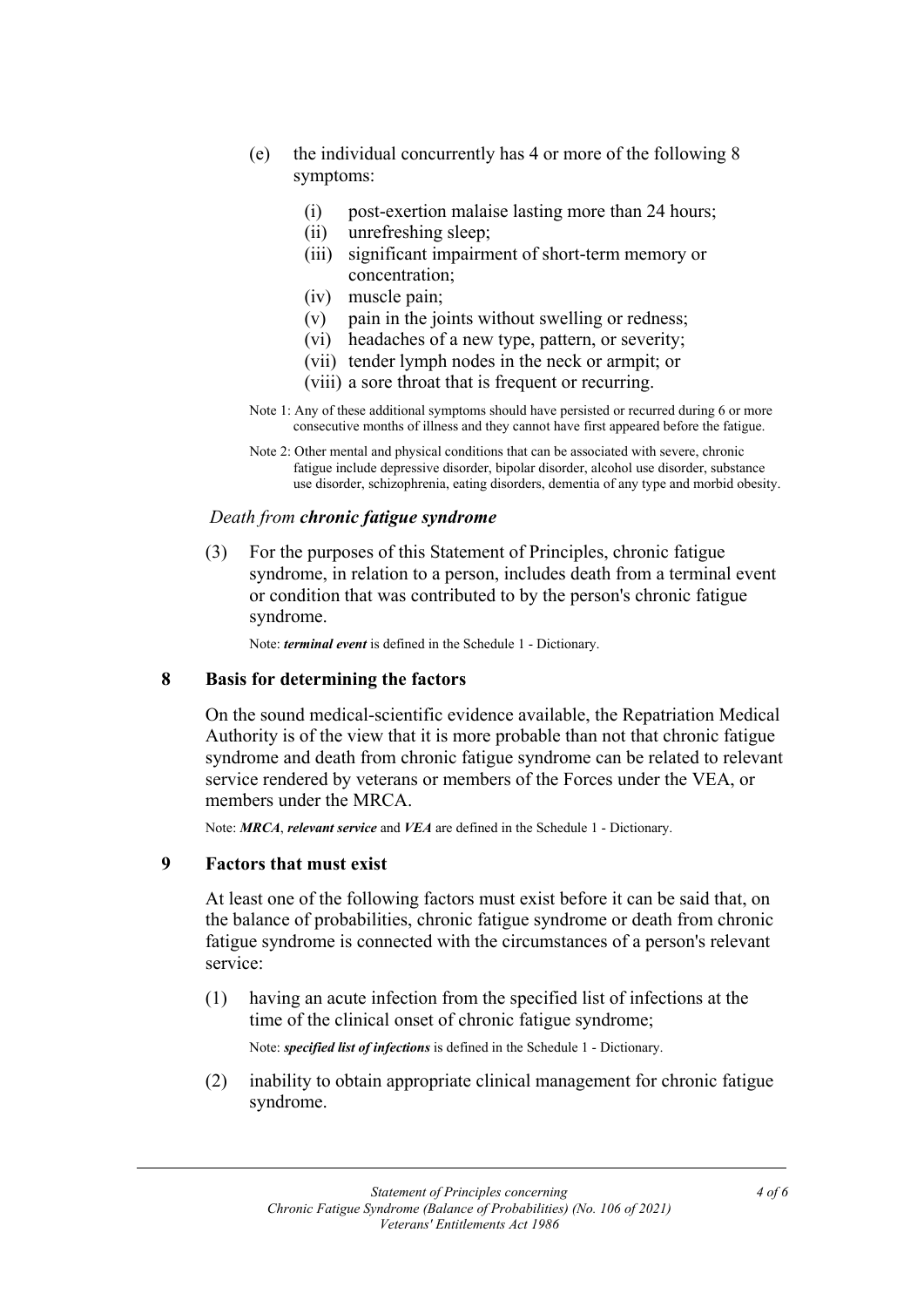#### **10 Relationship to service**

- (1) The existence in a person of any factor referred to in section 9, must be related to the relevant service rendered by the person.
- (2) The factor set out in subsection 9(2) applies only to material contribution to, or aggravation of, chronic fatigue syndrome where the person's chronic fatigue syndrome was suffered or contracted before or during (but did not arise out of) the person's relevant service.

#### **11 Factors referring to an injury or disease covered by another Statement of Principles**

In this Statement of Principles:

- (1) if a factor referred to in section 9 applies in relation to a person; and
- (2) that factor refers to an injury or disease in respect of which a Statement of Principles has been determined under subsection 196B(3) of the VEA;

then the factors in that Statement of Principles apply in accordance with the terms of that Statement of Principles as in force from time to time.